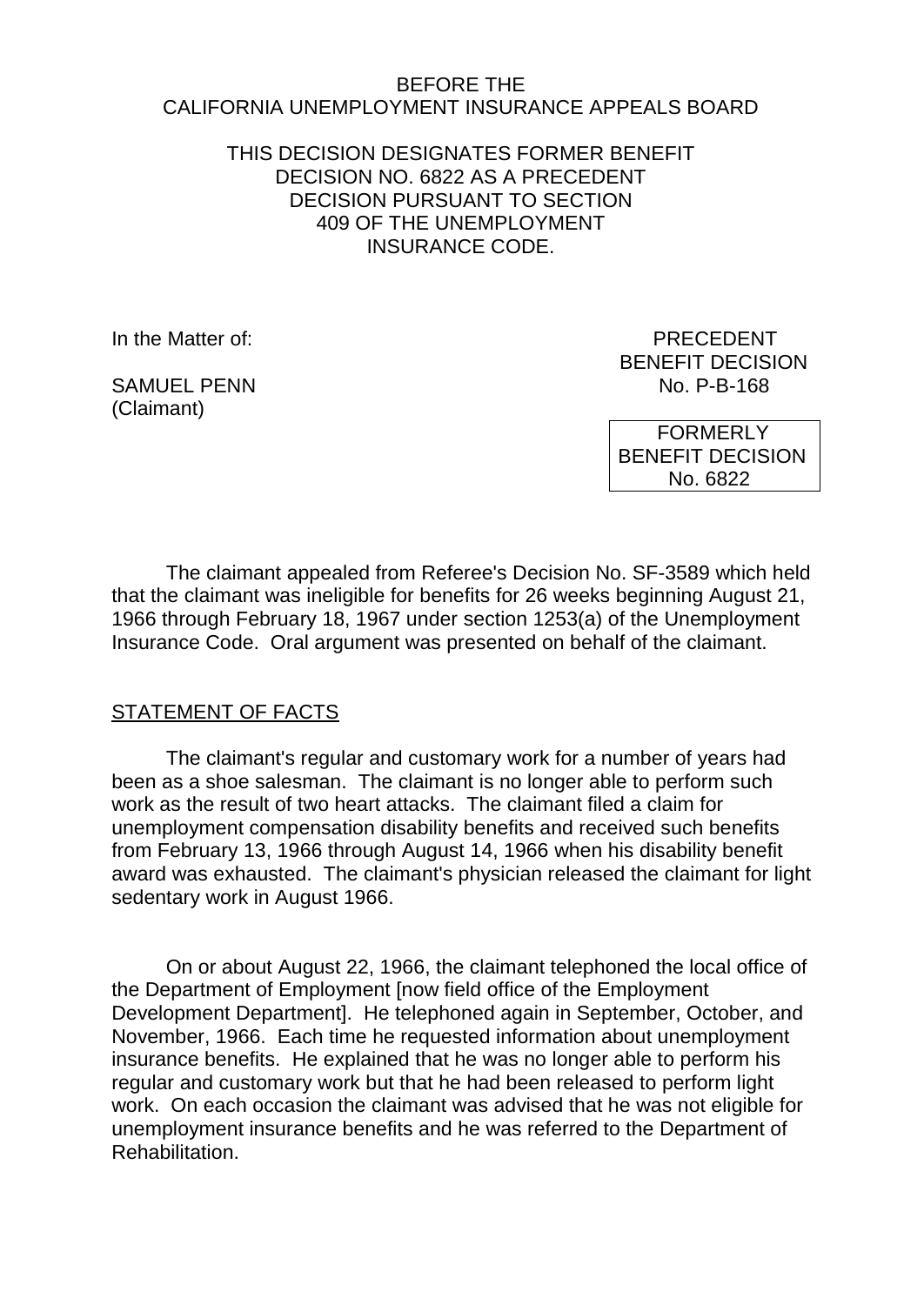In February, the claimant was informed by a friend that he might be eligible for unemployment insurance. The claimant promptly came to the local office of the Department of Employment [now field office of the Employment Development Department] on February 16, 1967 and filed a new claim which was given an effective date of February 19, 1967 with a weekly benefit amount of \$47. The claimant requested that the effective date of his new claim be made August 21, 1966 so that his weekly benefit amount would be \$65.

The claimant's testimony does not establish whether he specifically asked if he could file a claim for unemployment insurance benefits or if he merely asked about his eligibility for such benefits when he telephoned the local office in August, September, October and November, 1966. A representative of the department testified that it was the usual practice of the local office to assign employees on the rotational basis to accepting and handling informational telephone calls. If an individual telephoned to inquire about his eligibility under the claimant's circumstances, he would be informed that he would not be entitled to unemployment insurance and that he should contact the Department of Rehabilitation. He would not be told whether to file a claim or not to file a claim for unemployment insurance. These employees of the department are trained to give out general information and to try to answer questions as best they can in a general way. They are not to go into specific sets of facts.

In his oral argument, counsel for the claimant has very ably presented a review of the developments in the doctrine of estoppel which indicates some liberalization of the doctrine with respect to procedural matters. It is contended on the claimant's behalf that if eligibility for backdating the claimant's new claim does not exist under the specific regulations of the department, estoppel did exist. It is the position of the department that the claimant did not specifically ask about filing a claim for benefits, so that no false information was given to the claimant and no estoppel existed.

## REASONS FOR DECISION

Section 1276 of the Unemployment Insurance Code provides in pertinent part as follows:

"1276. 'Benefit year', with respect to any individual, means the 52-week period beginning with the first day of the week with respect to which the individual first files a valid claim for benefits. . . . As used in this section, 'valid claim' means any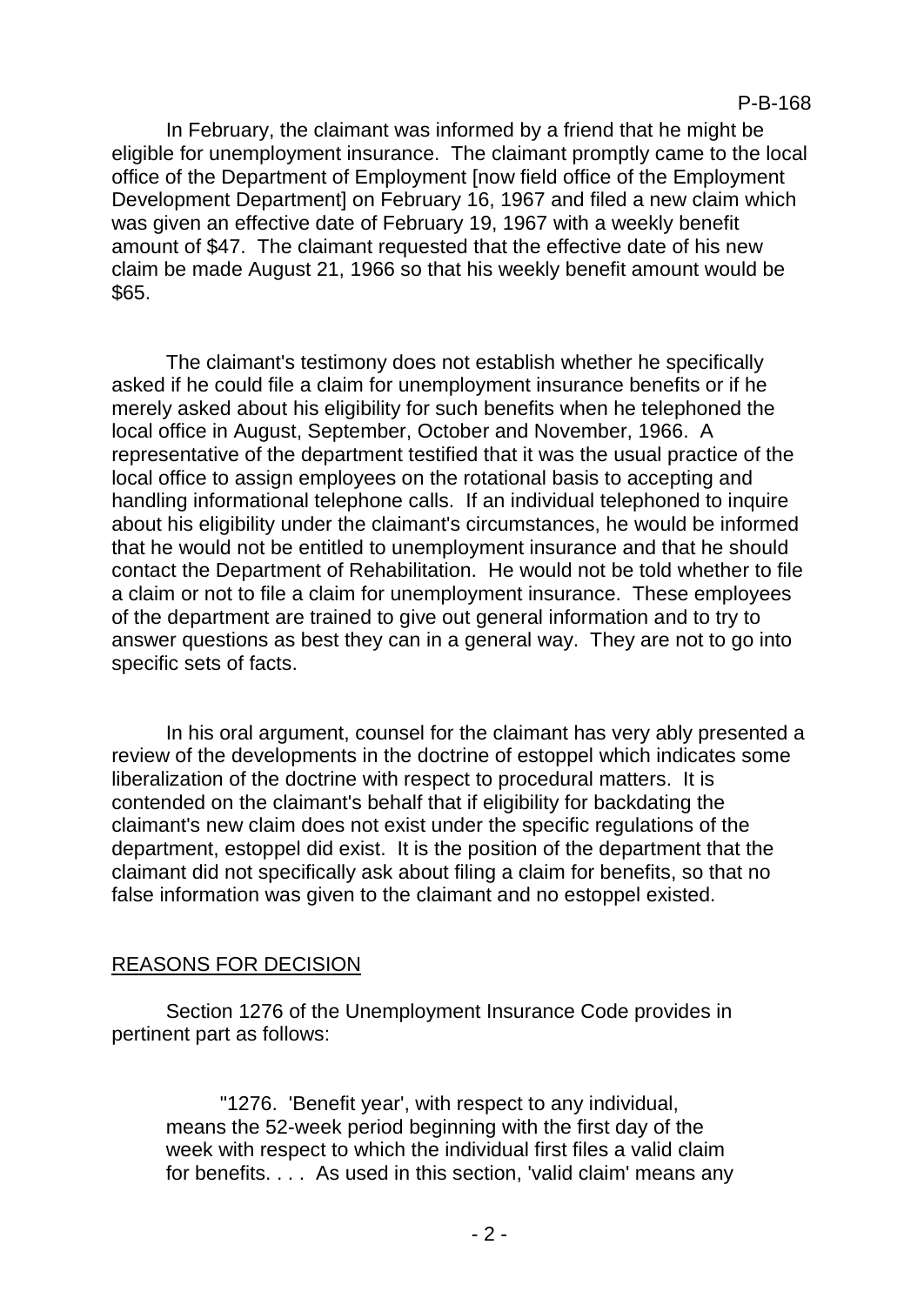claim for benefits made in accordance with the provisions of this division and authorized regulations if the individual filing the claim is unemployed and has been paid not less than the minimum amount of wages in employment for employers necessary to qualify for benefits. . . ."

Section 1253(a) of the code provides as follows:

"1253. An unemployed individual is eligible to receive unemployment compensation benefits with respect to any week only if the director finds that:

"(a) A claim for benefits with respect to that week has been made in accordance with authorized regulations."

The authorized regulations contained in Title 22, California Administrative Code, provide in pertinent part as follows:

"1326-3. Filing a New Claim for Benefits. A new claim may be filed by any person who has become separated from his work or who is working on a part-time or reduced earnings basis on the effective date for which his claim was filed, and shall set forth that:

"(a) He has become separated from his work or is working on a part-time or reduced earnings basis;

"(b) He registers for work;

"(c) He claims benefits;

"(d) Such other information as the department may require."

"1253-8. Week--Delayed Filing Due to Coercion of Misinformation. (a) A week of unemployment of an individual who for one of the reasons listed in subdivisions (b) or (c) of this section delays filing his claim shall be the week in which he first becomes unemployed, provided, he files his claim not later than 13 weeks after the close of the benefit year in which the week of unemployment falls, but not later than the week following the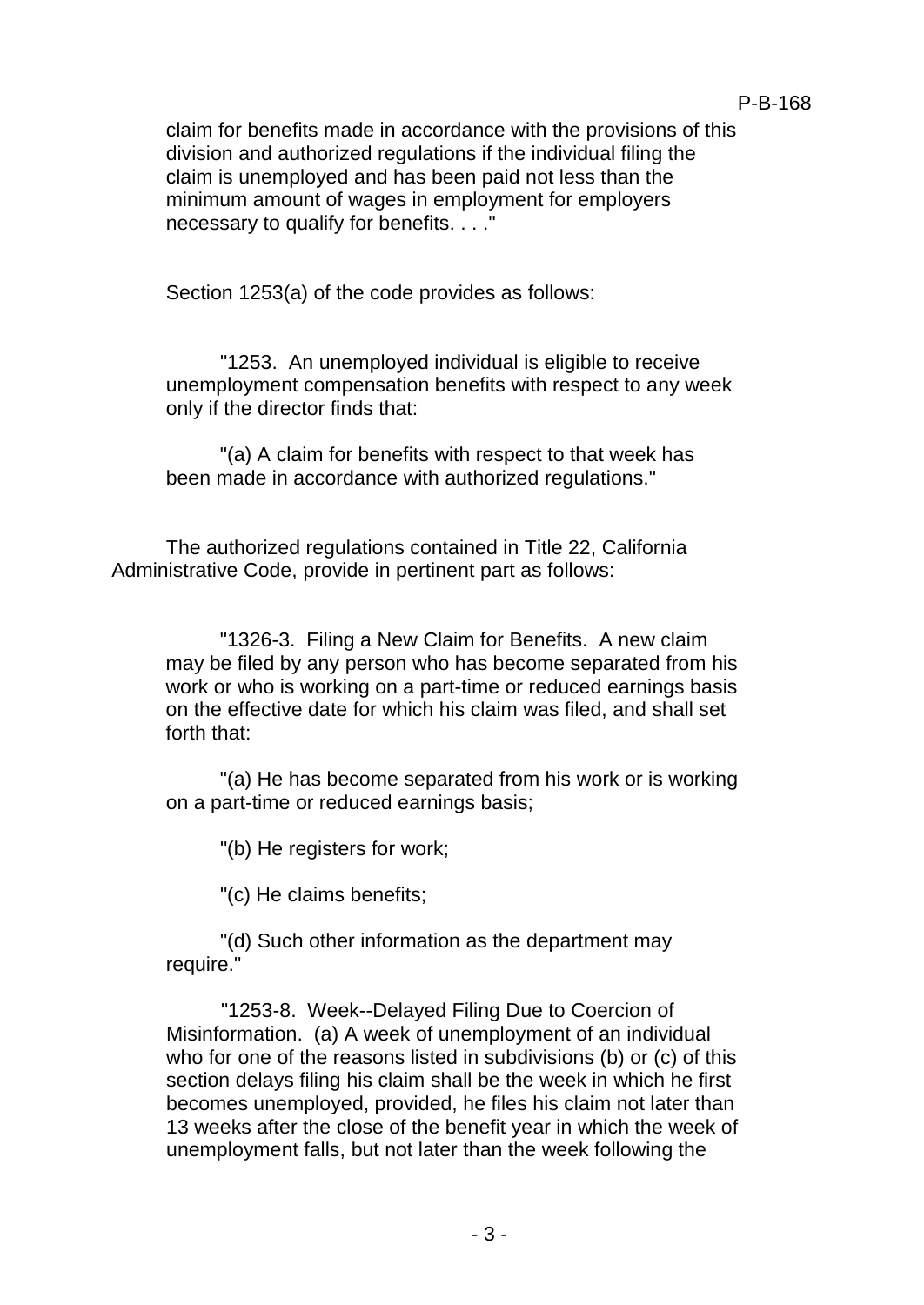week in which the individual is notified of his potential right to benefits, in accordance with the code and these regulations.

"(b) His employing unit warned, instructed, or coerced him not to claim benefits; or

"(c) The personnel of the department made misleading statements to him which caused the individual to fail to register for work or file a claim."

In Benefit Decision No. 6619 we had occasion to consider the term "good cause" used in section 1260 of the Unemployment Insurance Code. We held that since "good cause" was expressly provided as an excuse for failure to meet the reporting requirements of the code, incorporated by reference in section 1260 of the code, it was not necessary to rely upon the doctrine of estoppel in order to excuse a failure to meet such requirements. We recognized that the registration and reporting requirements of the code are mandatory and cannot be waived so that generally the failure to meet such requirements may be excused only on the basis of an estoppel. However, the express "good cause" provision in section 1260 of the code made a specific exception to the mandatory registration and reporting requirements. Therefore, we held that the claimant in Benefit Decision No. 6619 need not establish an estoppel but only good cause under section 1260 of the code.

We are considering an analogous situation in the present case. Although generally, the claimant's failure to file a claim would be excused only on the basis of an estoppel, the authorized regulations contain an express provision for backdating when misleading statements have been made to the claimant by personnel of the department which caused him to fail to register for work or file a claim. When the claimant telephoned on four different occasions and explained his personal circumstances, he was informed that he was not entitled to or was not eligible for unemployment insurance benefits. Whether the claimant was specifically informed that he could or could not file a claim for benefits or whether he asked specifically about filing a claim we consider immaterial. "The law neither does nor requires idle acts." (California Civil Code 3532) Where an individual inquires about benefits and receives a negative reply it would appear useless for him to take further action.

The general information given by the department personnel was, in our opinion, at least misleading if not an actual misrepresentation of what the law provides. We have recognized that individuals who cannot perform their regular and customary work may still be considered eligible for unemployment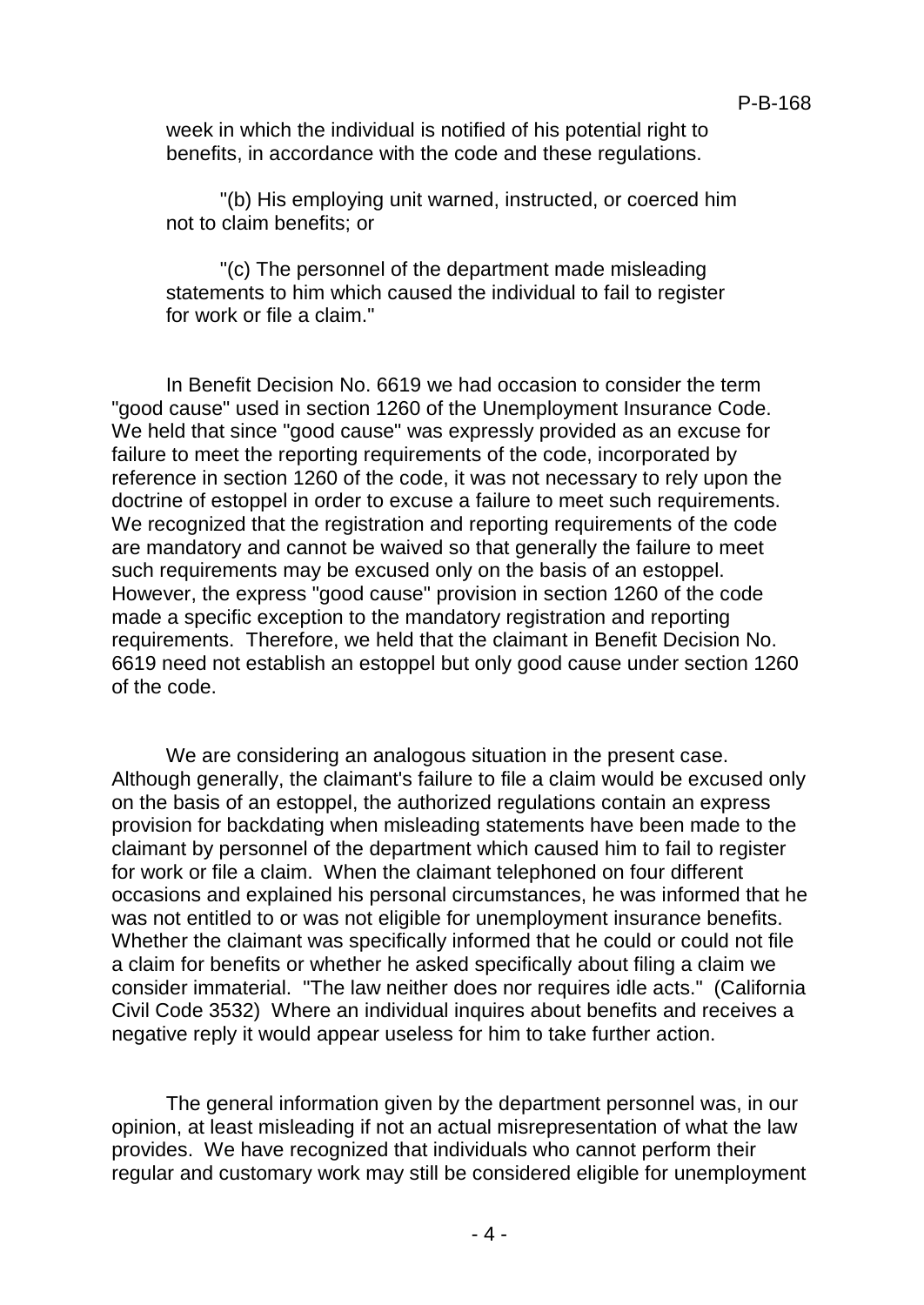insurance benefits if they are able to perform light work and there is a labor market for such work (Benefit Decisions Nos. 6027, 6335, and 6338). In addition, in Benefit Decisions Nos. 5117 and 6389, we recognized that an individual need not be able to work in order to file a valid new claim for unemployment insurance benefits. We distinguished the nature of the filing of a new claim for the establishment of a benefit year, which involves the securing of a computation of the potential maximum award and weekly rate payable based on base period wage credits, from the subsequent filing of the weekly claims seeking payment of the established weekly benefits or for waiting period credit. An individual who has had a spell of illness may well wish to preserve his entitlement to unemployment insurance benefits based on wage credits which he was able to earn and which he may be able to use subsequently when he has recovered or when he might be able to perform light work. By receiving general information to go to the Department of Rehabilitation rather than to claim benefits through the Department of Employment [now Employment Development Department], individuals are being misled from filing claims to preserve their wage credits or to receive benefits for which they might well be eligible if they can perform light work. They also are being denied assistance in seeking and obtaining employment.

In the present case the claimant had been informed by his physician that he should perform light work. However, when he first inquired of the department, the claimant was given no suggestion that he might possibly attempt to preserve his wage credits or be eligible for benefits or that he might use the employment service facilities of the department in attempting to secure work.

Under these circumstances we hold that the claimant failed to file his claim because of misleading statements made to him by personnel of the department and that he established a week of unemployment beginning August 21, 1966 under the department regulations. Therefore, he is entitled to have his claim backdated to that time. It is not necessary that he establish an estoppel. We specifically do not decide any question with respect to the claimant's eligibility for weekly benefits in connection with the benefit year award thereby established.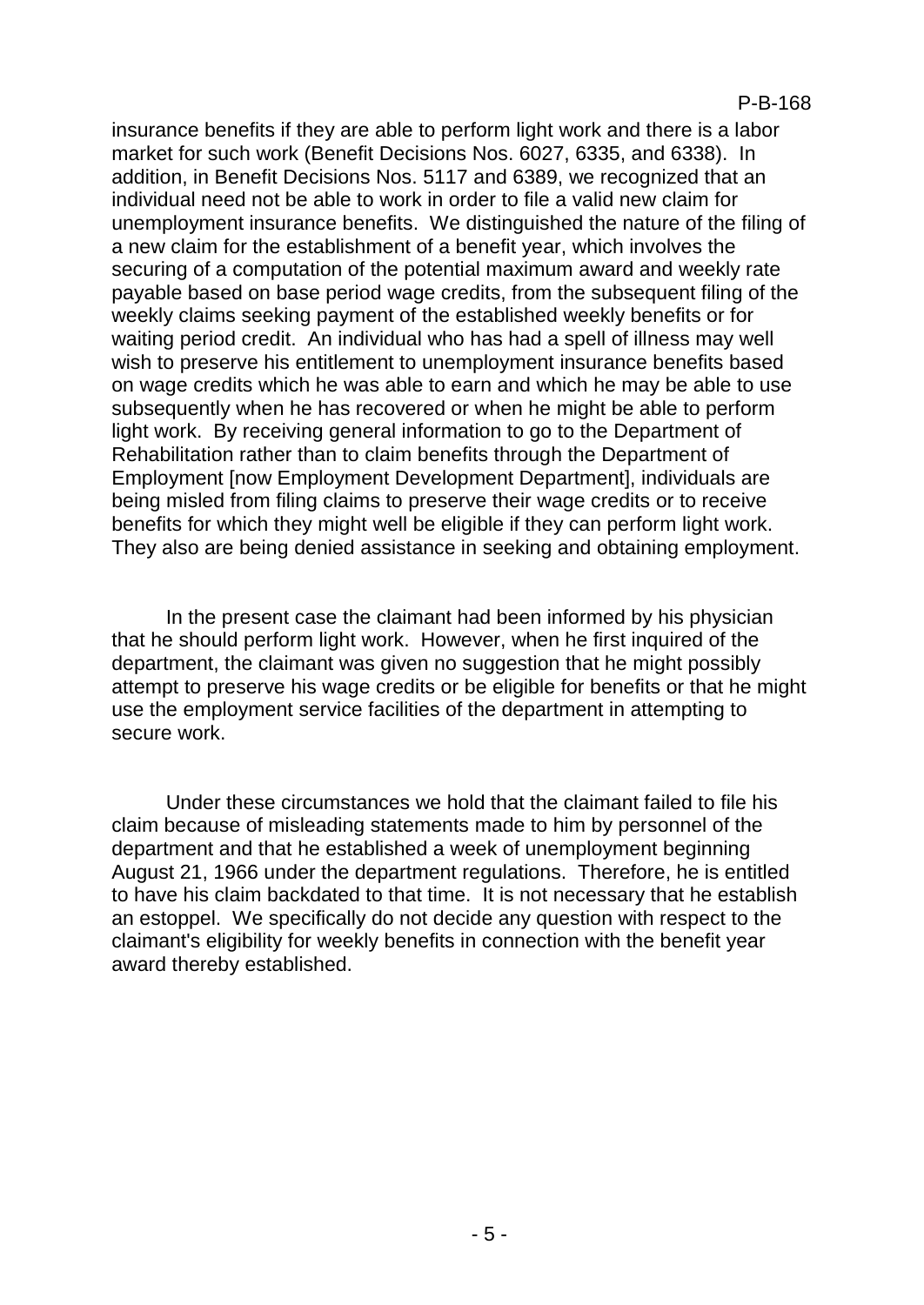## **DECISION**

The decision of the referee is reversed. The claimant is entitled to have his new claim backdated to August 21, 1966.

Sacramento, California, January 6, 1976

# CALIFORNIA UNEMPLOYMENT INSURANCE APPEALS BOARD

DON BLEWETT, Chairperson

MARILYN H. GRACE

CARL A. BRITSCHGI

RICHARD H. MARRIOTT

DISSENTING - Written Opinion Attached

HARRY K. GRAFE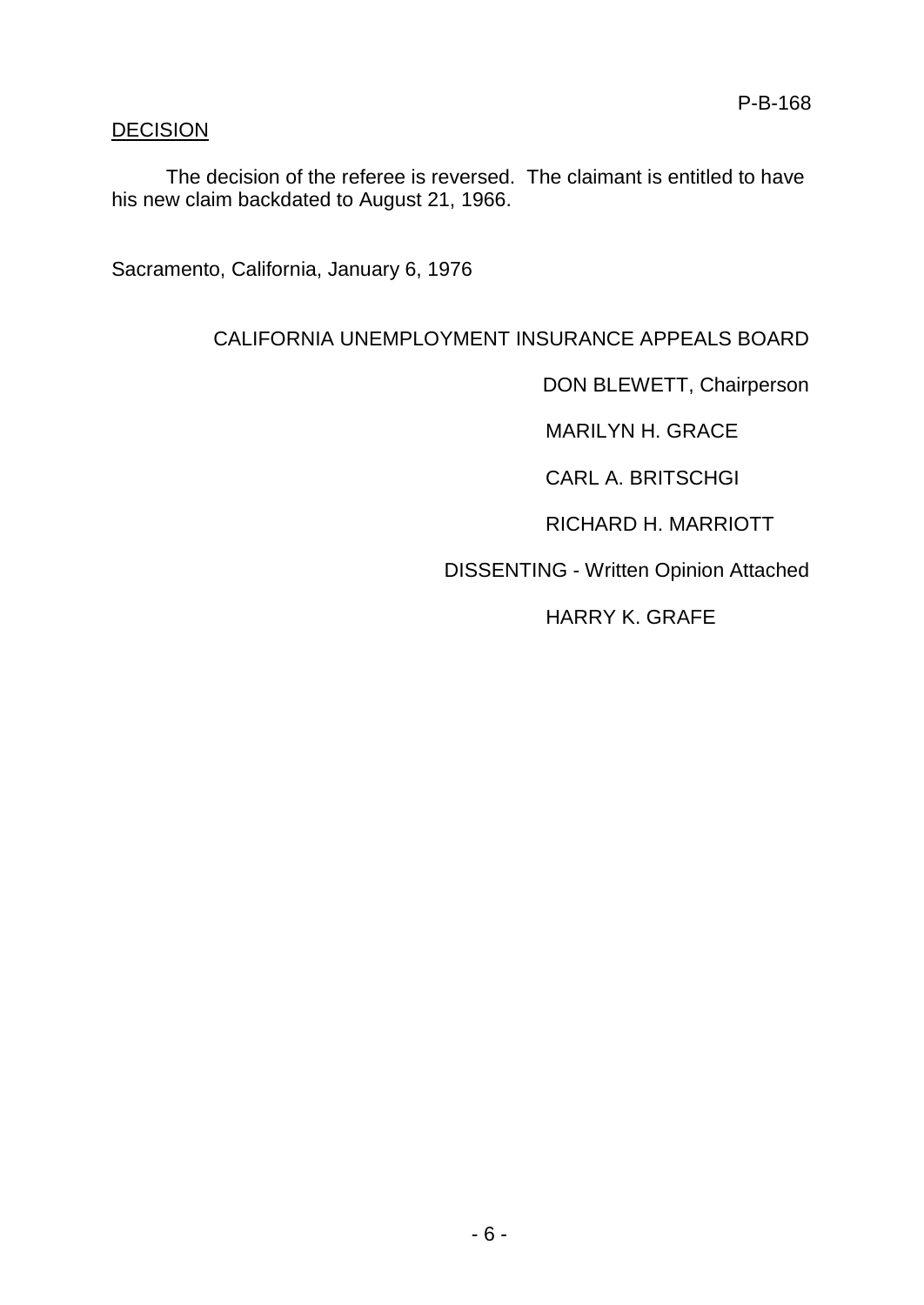### DISSENTING OPINION

#### I dissent.

By its action today, a majority of this Board embarks on a project of selecting from the 6800-plus benefit decisions adopted by the Board prior to 1968, some 600 decisions to be elevated to precedent decision status. I am the first to agree that the need for additional precedent decisions is long overdue. But I cannot concur with the "star chamber" like method being used by the majority in electing and anointing the cases. One Administrative Law Judge on the staff of the Board has been directed by the Chairperson to choose the cases. No input - either as to case selection or regarding the merit of any specific case as one of precedent value - from anyone else is permitted, let alone sought or solicited. From its lofty eminence in Sacramento, this Board proposes to issue the Law without benefit of assistance from any outside source (and, of course, by such an isolationist policy the Board likewise brooks no interference from any external source).

Even if the statutory authority of this Board clearly authorizes the consecrating of these ancient cases (and as I will demonstrate, infra, there is a serious question whether this Board has the power to act on matters in which the entire record has long since been irrevocably destroyed, as is true with regard to Benefit Decisions), I cannot ignore the unbroken line of recent court decisions mandating public notice and an opportunity to be heard before action is taken affecting "property." Precedent decisions of this Board are binding on Administrative Law Judges and the Department (section 409, Unemployment Insurance Code). Thus, any person whose circumstances mirror those existing in a precedent decision will be granted or denied unemployment insurance benefits in accordance with the results of the precedent case.

Ordinarily, there is a modicum of input before a precedent decision is established, in that the Board has before it the entire record of the case, including the transcript of the hearing, the exhibits and any written briefs which may have been filed or oral argument that may have been presented. Moreover, if any party is aggrieved by the Board's action, such party may obtain judicial review pursuant to the provisions of section 1094.5 of the Code of Civil Procedure. Thereunder, the Superior Court reviews the entire record and applies the independent judgement test, ascribing its own version of the weight to be given the evidence, and affording the parties a limited hearing de novo where circumstances so require.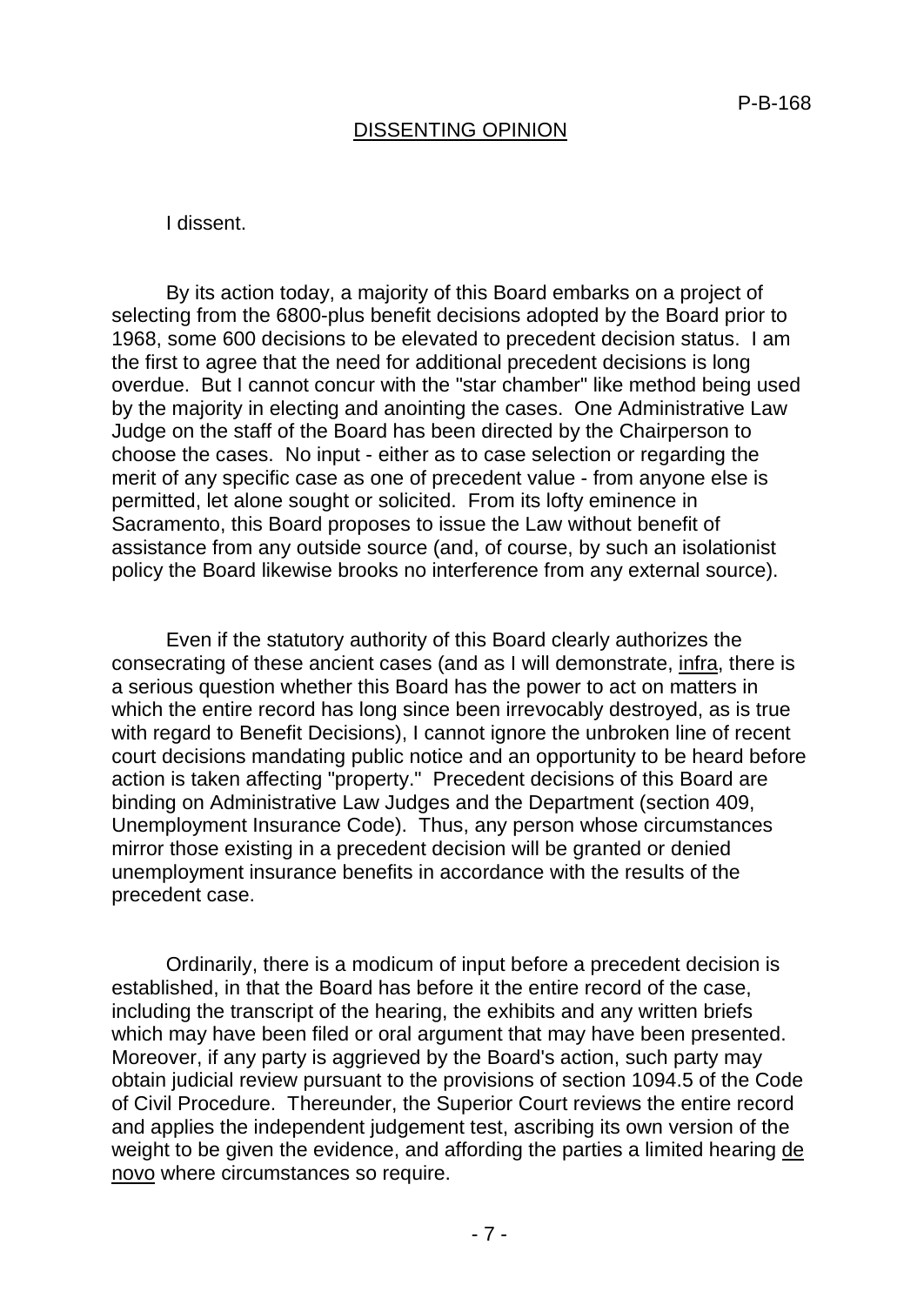As a practical matter, no such initial review is possible with respect to the Benefit Decision cases selected by the Board to be precedents. The records of all Benefit Decision cases have long since been destroyed, and no means exist for resurrecting any transcripts, exhibits, briefs, or even the decisions of the Referees who initially decided those matters. In many instances, the Benefit Decisions are 25 to 30 years old, and the claimants are long since deceased and the employers have disappeared from the business scene. And even if a real party did exist, there would be no record for a court to review.

Consequently, the Board majority is exhuming from the graveyard of ancient cases those Benefit Decisions which it, and it alone, feel should constitute binding precedents. This action is done absent any notice to anyone, without opportunity for comment from anyone, and, unfortunately, even without any questions or discussions from any Board member on the merits of those Benefit Decisions raised to precedent status today. All of this, I believe, transgresses the concept and notion of procedural due process of the law as articulated by the courts during the past half-dozen years.

The United States Supreme Court, beginning with Sniadach v. Family Finance Corporation (1969), 395 U.S. 337, and California cases based thereon, teach us that due process means there may be no deprivation of "property" unless such action is preceded by notice and an opportunity to respond, absent some "extraordinary" or "truly unusual" circumstances. (Goldberg v. Kelly (1970), 397 U. S. 254; Bell v. Burson (1971), 402 U.S. 535; Fuentes v. Shevin (1972), 407 U.S. 67; Morrissey v. Brewer (1972), 408 U.S. 471; Gagnon v. Scarpelli (1973), 411 U. S. 778; North Georgia Finishing Inc. v. Di Chem Inc. (1975), 419 U.S. 601; Randone v. Appellate Dept. (1971), 5 Cal. 3d 536; Brooks v. Small Claims Court (1973), 8 Cal. 3d 661; Adams v. Dept. of Motor Vehicles (1974), 11 Cal. 3d 146; Skelly v. State Personnel Board (1975), 15 Cal. 3d 194). Recent cases have not retreated from that general rule, and have only moderated the pre-deprivement "hearing" requirement (Arnett v. Kennedy (1974), 416 U.S. 134; Skelly v. State Personnel Board, (supra).

From an examination of all these cases I am constrained to conclude that the type of precedent-setting action now being embarked upon by this Board will in many of the 600 or so instances result in a deprivation of "property" and therefore notice and an opportunity to at least offer comment are ingredients indispensable to a satisfaction of procedural due process requirements. There is a complete absence of safeguards to minimize the risk of error on the part of the Board. There is no external input, no transcript, no exhibits, and nothing to vouchsafe those who are subject to the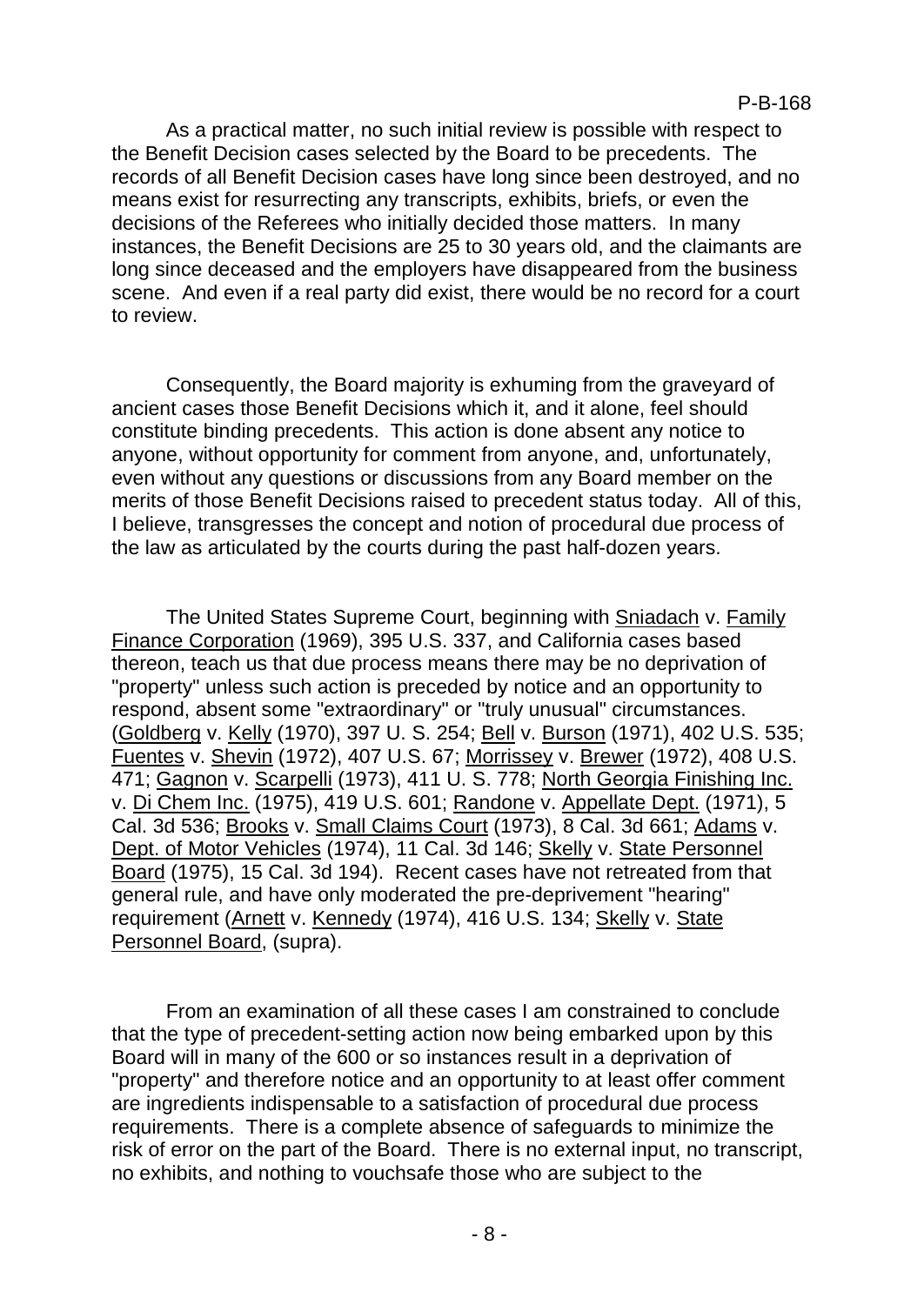Unemployment Insurance Program other than the personal propensities of three or four individuals. The surrounding circumstances do not necessitate immediate action. Quite the opposite, as these Benefit Decisions have lain dormant for as long as 30 years, and to delay action 60 to 90 days until notice is given and responses are received, is plainly reasonable. Each individual claimant and employer will be required to either seek declaratory relief or to completely litigate (from the Department to an Administrative Law Judge to the Board to the courts) each individual case, and substantial interim losses may be incurred by real parties in interest. All of these factors, when tested against the fabric woven by the courts, demonstrate the fatal flaws in the closed-to-the-public procedure adopted by the majority (Skelly v. State Personnel Board, supra, at 209).

In California Human Resources Development Department v. Java (1971), 402 U.S. 121, the Supreme Court left little doubt that unemployment insurance benefits are "property." The United States District Court had held that (1) California's failure to hold pre-deprivation hearings (before cutting off unemployment insurance benefits when an employer appealed after the claimant was originally found eligible by the Department) violated due process contrary to Goldberg v. Kelly, supra, and (2) the Department's application of section 1335 of the Unemployment Insurance Code constituted a failure to pay benefits "when due" within the meaning of section 303(a)(1) of the Federal Social Security Act. A majority of the United States Supreme Court adopted the second ground of the District Court decision and thus found it unnecessary to reach the constitutional due process issue (see, however, the dissent by Mr. Justice Douglas, which agreed with the District Court on the constitutional issue). However, the majority of the Court left no real doubt that unemployment insurance benefits are "property," explaining that unemployment insurance is a substitute for wages (402 U.S. at 134). Wages universally have been held to be "property."

I proposed to my colleagues on the Board a procedure whereunder written notice of the Board's proposed action would be given to those who would most likely be affected thereby. Certainly, the Department should be placed on notice as to which of the hoary Benefit Decisions are proposed to be transformed into precedent status. The Department must deal with every conceivable type of situation, whereas we at the Board only receive appeals in some 18 percent of the cases that are appealed to an Administrative Law Judge from departmental action. Thus, the Department is in far the best position to know which factual situations are most needful and worthy of resolution by precedent decision. The Administrative Law Judges, who hear 100 percent of the appeals from Department determinations and rulings, and who are confronted daily with the necessity of fashioning a legal rationale to fit each factual matrix, are also in an excellent position to advise the Board as to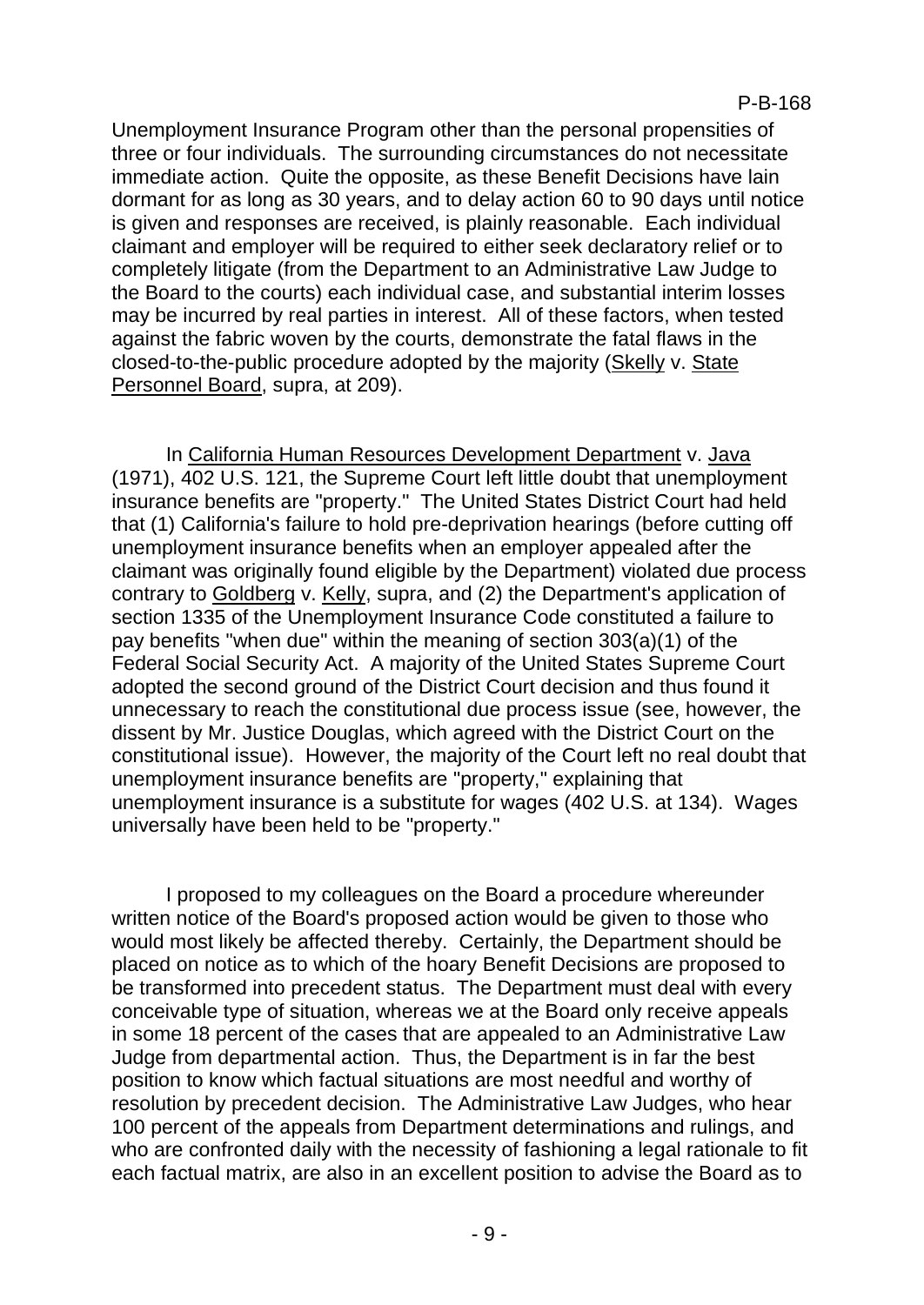the areas where precedent decisions could be used most propitiously. But both of these sources are rejected by the majority.

Organized labor has long given close attention to unemployment insurance law and places itself on record regarding the remedies that should be provided for employee problems as they arise. Without question, input from this source should be considered by the Board before action is taken. The same may be said for organizations of employers, such as the California Manufacturer's Association and the California Retailer's Association. Perhaps closest to the largest number of claimants are the publicly-funded legal assistance programs, such as Legal Aid Society offices in numerous localities, California Rural Legal Assistance, San Francisco Neighborhood Legal Assistance, Western Center on Law and Poverty and others. Such programs offer viewpoints that should not be overlooked in the creation of precedent law.

The procedure could approximate that set forth in sections 11423- 11425 of the Government Code pertaining to adoption of administrative regulations. Interested persons, organizations and their representatives would be given written notice of the Board's proposals for action, and would be afforded the opportunity, within a specified period of time, to submit statements, arguments, or contentions in writing. The Board would then consider all relevant material presented to it in timely manner. Such would appear to satisfy the judicial decisions cited above, would provide a large measure of fairness, and would chill the potentiality for arbitrariness (Rivera v. Division of Industrial Welfare (1968), 265 Cal. App. 2d 576).

Whereas a means is readily at hand to satisfy minimal requirements of procedural due process, were my colleagues willing to seek the advice of those who can help the Board to make informed judgements as to which Benefit Decisions most nearly solve the real-world problems extant today, more grave is the question whether the Board possesses the legal authority to reach into antiquity and give the breath of life to old Benefit Decisions as precedent decisions. This Board is a creature of legislative origin, and thus has no power or authority other than as may be conferred upon it by the Legislature. Our functions begin and end with, and are circumscribed by, the statutes.

Section 1336 of the Unemployment Insurance Code enjoins upon this Board the requirement that Board decisions must be based on the evidence presented in the case. Under section 409 of said code, the Board, "acting as a whole, may on its own motion reconsider a previously issued decision solely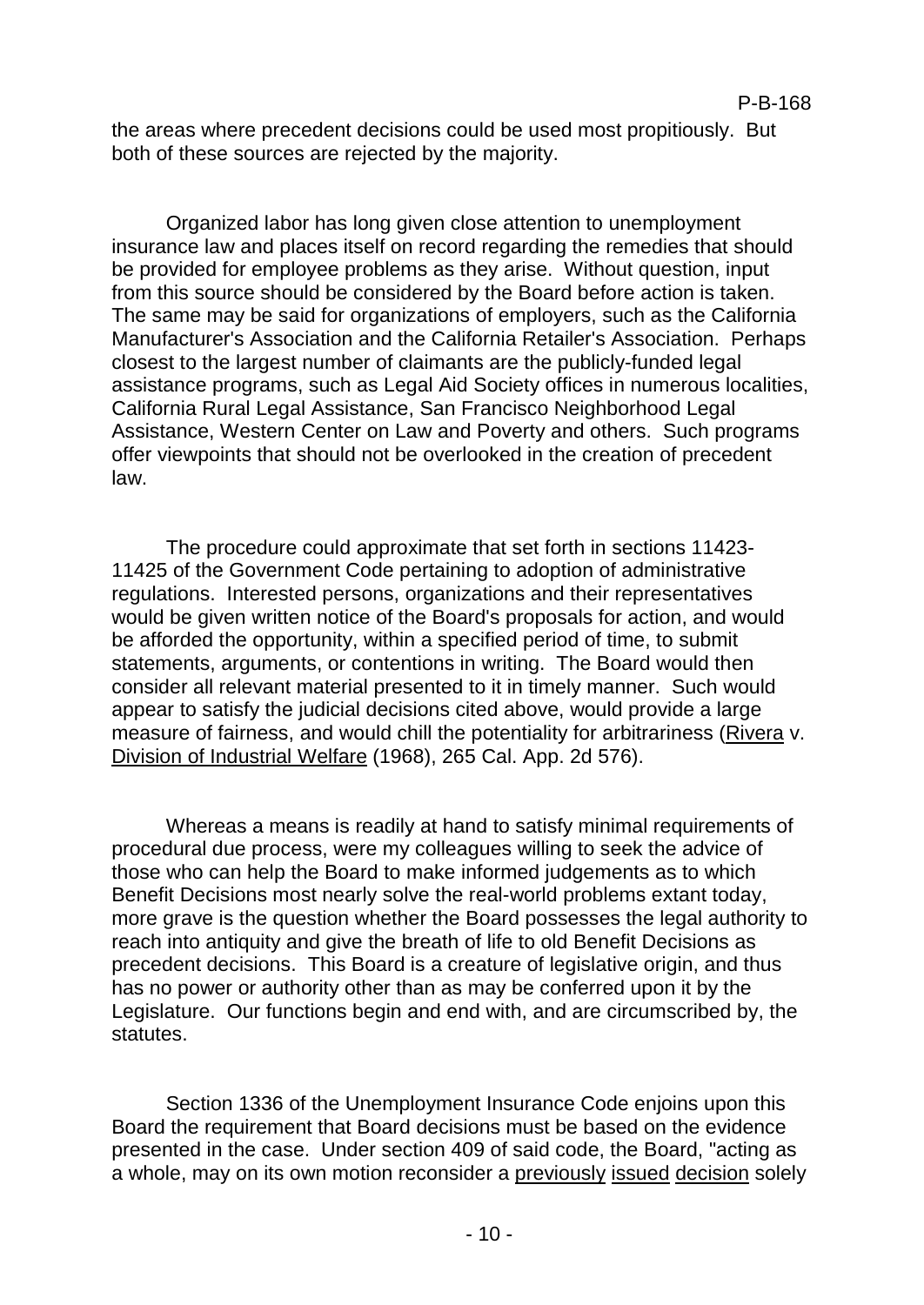to determine whether or not such decision shall be designated as a precedent decision." (Emphasis added) The question arises as to the meaning of the words "previously issued decision" in section 409, when that section and its provisions are read in conjunction with section 1336. Do those words imply the limitation that the "previously issued decision" must have been a decision issued by the very same Board which is now determining whether to elevate it to precedent status? A sound legal argument can be made for that proposition. The extent of the Board's reconsideration is confined "solely" to the question whether the earlier-issued decision should be a precedent. This implies that the merits of the case, and any concurring or dissenting opinions were considered and included at the time the decision was originally issued. Section 409 does not appear to leave room for anything more than the determination whether the previously issued decision should become a precedent, and does not seem to allow even one iota of change to the previously issued decision, or to permit the addendum of a concurring or dissenting opinion.

The Board members who were serving at the time the provision for precedent decisions was added to section 409 in 1967 seem to have been of the mind that the Board could do nothing more to a previously issued decision than to convert it into a precedent. This is shown by the provisions which that Board wrote into the Board's regulations (Title 22, California Administrative Code). In section 5117 of the Board's regulations, provision is made for writing of dissenting opinions in all matters except as to instances involving the raising of a previously issued decision to precedent status. This is a strong indication that the Board members at that time interpreted "previously issued decision" in section 409 as referring to decisions issued previously by the very same Board now considering whether to confer the mantle of precedent decision thereon. It is a cardinal rule of statutory construction that the interpretation adopted by those charged with administering a statute is entitled to great weight unless clearly erroneous (Union Oil Company v. State Board of Equalization, 60 Cal. 2d 441; Scott-Memorial Baptist Church v. Dept. of Alcoholic Beverage Control, 260 Cal. App. 2d 100). There is no indication of error on the part of that Board. Clearly, their interpretation harmonizes section 409 with section 1336, as they would be considering for precedent status a matter which they had previously decided by reviewing the evidence submitted.

It is equally clear that the project now undertaken by this Board cannot adhere to the mandate of section 1336, as there is no evidence which can be considered, all records of Benefit Decisions long ago having been purged. A number of the Benefit Decisions proposed by my colleagues for precedent status are flawed on their face. Some boldly state that "this decision is being adopted on the basis of the record herein." There is no record which this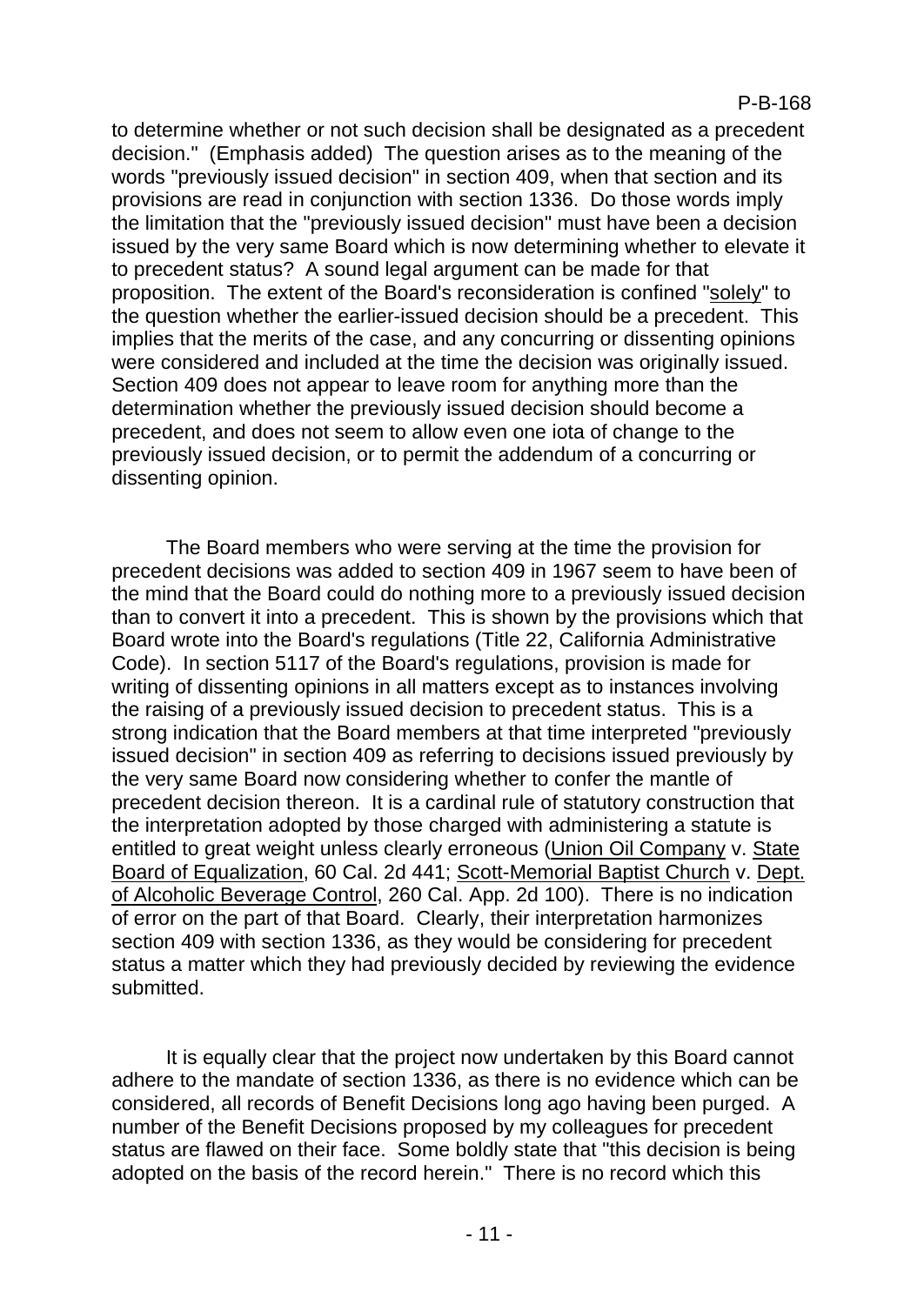Board can consider. Some refer to oral argument, but none of the members of this Board participated in such oral argument. Some incorporate by reference a Referee's decision, but no such decision exists.

Hence, whether sections 409 and 1336, taken together (as they must be) mean that a Board can raise to precedent status only a decision previously issued by that very Board, or mean that any previously issued decision can be elevated if the Board considering the elevation has read the record in the case, the proposed action by this Board must fail, as compliance cannot be had with either interpretation. Therefore, it appears the Board is committed to a journey into quicksand, as there exists no legal authority for the course contemplated. I would also raise the issues whether a statute or regulation which bars a member from writing a concurring or dissenting opinion is constitutionally valid.

The Board's records show that member Carl A. Britschgi and I voted to submit all of the above substantive and procedural issues and questions to the Attorney General for written opinion before the Board acted on any of these matters, but the other Board members disdained the seeking of an opinion from the Attorney General.

And, in their stampede to create a multitude of new precedent decisions and, for all practical purposes, banish any further use of the Benefit Decisions, the majority has adopted today a number of precedents without permitting any discussion of the merits of such decisions as to their precedent value. If for no other reason, this attitude of monarchial omnipotence sufficiently flouts the traditional principles of due process of law so as to invalidate the action taken by the majority.

The instant case is one of the "newest" of the Benefit Decisions, having been decided in 1967. Yet it has, on its face, several of the infirmities I have alluded to above. First, the decision is based in part on oral argument, in which no member of this Board participated. There is no record available for one to review. The Statement of Facts is based on 1966 Department procedures, and we do not know whether those same procedures are utilized by the Department today.